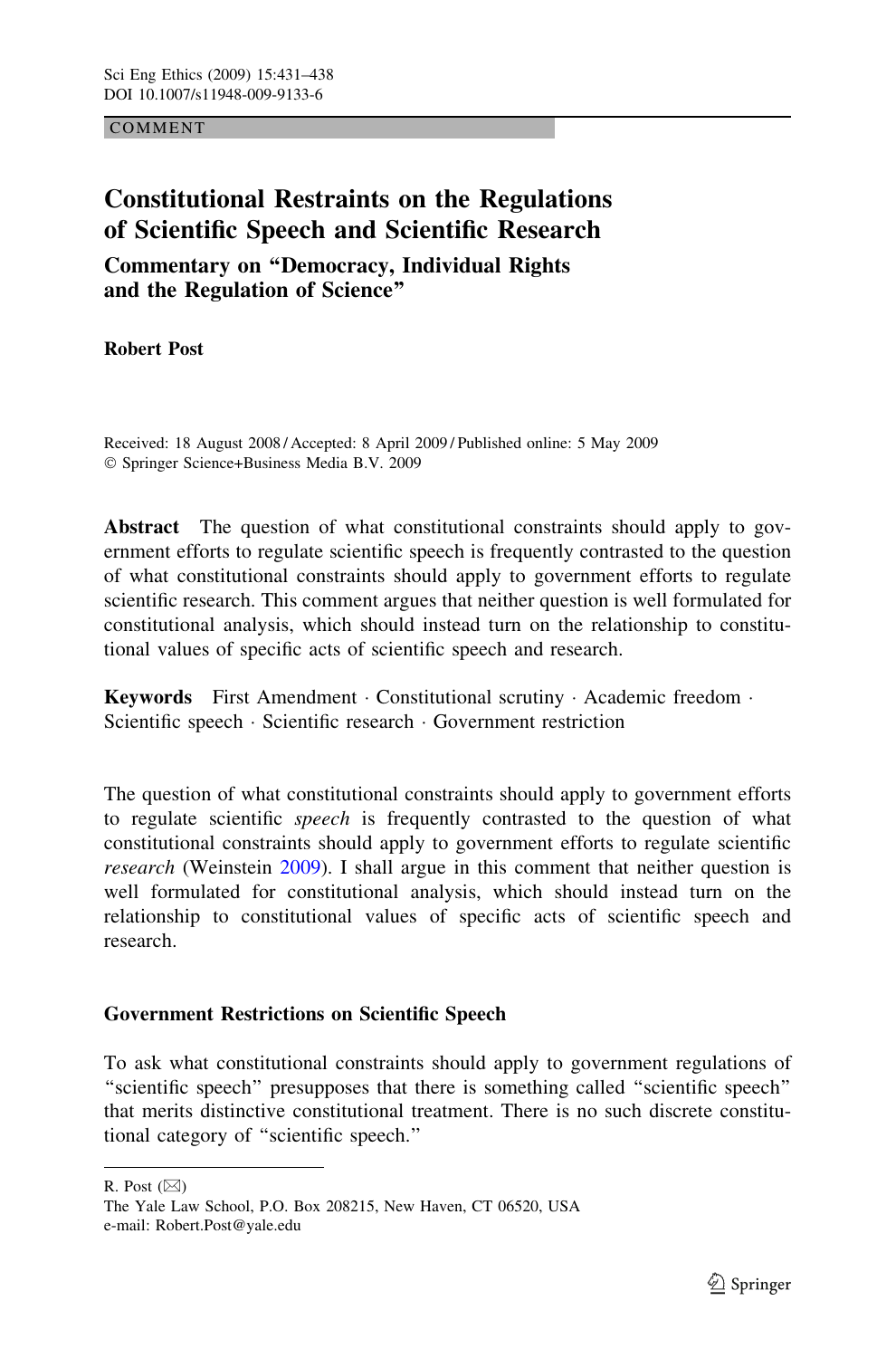If we define ''scientific speech'' as the communications of ''scientists'' in the course of the professional practice of science, the category includes such disparate kinds of expression as (1) the publications of scientists in private scientific journals, (2) the speech of scientists in the classroom of a state university, and (3) the speech of agency scientists in the course of their employment. The First Amendment treats each of these three forms of speech in an entirely distinct manner. This is because the state's interest in regulating the speech of its administrative employees is different from its interest in regulating the speech of professors at public universities, and each of these interests is in turn different from the state's interest in regulating the speech of private persons. Constitutional analysis in each of these three cases will be controlled by the strength of relevant state interests and not by whether the speaker is a scientist or by whether the content of the regulated speech refers to science.

An environmental scientist speaking in public about global warming will receive the identical constitutional protection as will a lay person speaking about the same subject. The speech of a government clerical employee who wishes to comment on public issues will be protected by the same constitutional rules as will be applied to the speech of a government scientist who wishes publicly to bring his expertise to bear on such issues. A professor of physics will be protected by exactly the same principles of academic freedom as will a professor of English.

James Weinstein implicitly understands that ''scientific speech'' is not a meaningful First Amendment category. It is for that reason that he usefully focuses our attention on a single example: whether Professor Bletchley Park can publish on his web page a scientific paper that describes the decryption of the ''Content Scramble System'' (CSS), which is a mechanism designed to prevent copying of movies. (Weinstein [2009](#page-7-0)). The Digital Millennium Copyright Act might well render the publication of this decryption illegal.

If one carefully examines Weinstein's analysis of the Park case, it is clear that nothing in his analysis turns on the fact that Park is a scientist or that Park's speech uses technical scientific language or that Park's speech represents the practice of science. Instead Weinstein asks a generic question. Weinstein asks whether Professor Park's speech should be classified for constitutional purposes in the category of public discourse. This is not a question that turns on whether the content of Park's speech refers to scientific issues or whether Park is himself a scientist or whether the publication of the decryption code represents a scientific contribution.

I am in general agreement with Weinstein's approach. Weinstein correctly rejects what he calls the "all inclusive approach," the idea that "speech as such" deserves constitutional protection (Post [1995,](#page-7-0) [2000a](#page-7-0)). The ''all inclusive approach'' should be repudiated because First Amendment protection turns not merely on the substance of state interests—why a state is regulating—but also on what a state is regulating. First Amendment doctrine distinguishes between regulations of speech and regulations of action. It distinguishes between the regulation of public discourse and the regulation of commercial speech (Post [2000a\)](#page-7-0). These distinctions express the idea that different kinds of speech acts will bear different relationships to the constitutional values served by the First Amendment.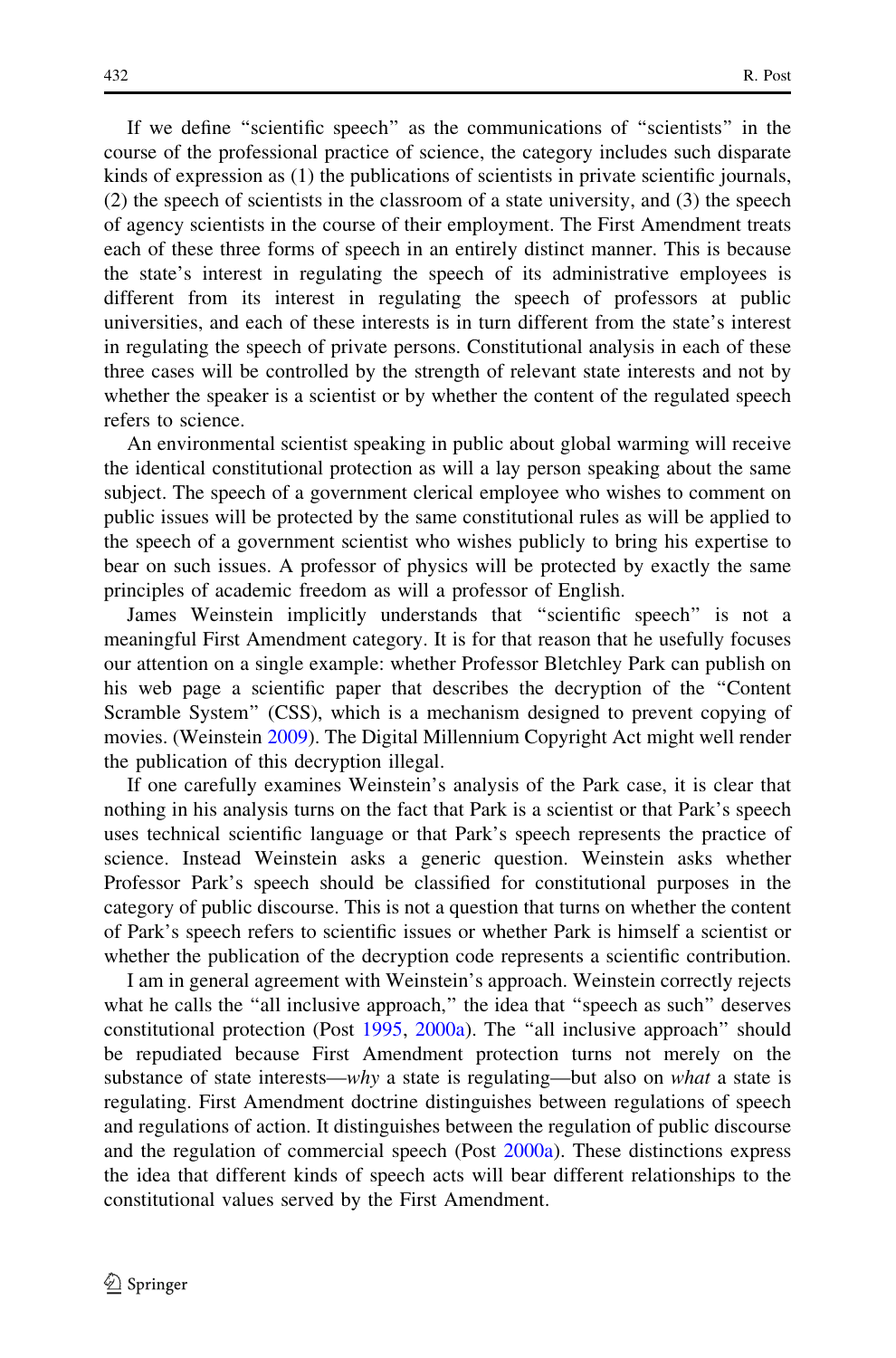A simple formulation of the point would be this: Speech that serves the constitutional purposes of the First Amendment deserves the kind of constitutional protection that will enable it to continue to serve these purposes. To frame the issue in this way is to suggest powerful and far-reaching theoretical implications. It enables us to understand why the all inclusive approach is incorrect. Speech which does not serve the values of the First Amendment should not receive any constitutional protection at all.

Framing the issue in this way also enables us to perceive flaws in Weinstein's general approach. It suggests, for example, that we ought to reject Weinstein's distinctions between "rights" and the "general welfare," and between rights that protect ''core'' constitutional values and rights that are merely ''instrumental'' to the realization of constitutional values (Weinstein [2009](#page-7-0)). Courts protect rights in order to protect constitutional values. These values express a vision of the public good. There is thus no deep theoretical opposition between ''individual rights'' and the "general welfare." Nor is it helpful to distinguish between *core* constitutional rights and instrumental constitutional rights; courts protect rights in order to protect constitutional values. All rights are in this sense instrumental. No constitutional right ought to extend further than is necessary in order to protect a pertinent constitutional value.

An important consequence of the theoretical approach I suggest is that we ought sharply to distinguish between First Amendment *coverage* and First Amendment protection. (Post [2000b](#page-7-0)). First Amendment coverage to whether or not a court will determine the constitutionality of a challenged government regulation by reference to the particular doctrines of the First Amendment. The constitutionality of most forms of government regulation—for example those that control vehicular safety or environmental protection—do not raise First Amendment questions. Courts decide their constitutionality without reference to specifically First Amendment doctrines. First Amendment doctrines consist of the specialized rules formulated by courts to test whether regulations should survive scrutiny under the First Amendment. The question of First Amendment coverage refers to when courts should or should not subject state regulations to these specialized doctrinal rules.

First Amendment protection, by contrast, refers to the question of which government regulations courts should uphold and which they should strike down. Issues of First Amendment protection concern the content of the doctrinal tests that courts should apply when First Amendment coverage exists. Government regulations commonly trigger First Amendment coverage and yet are nevertheless found to be constitutional after the application of pertinent First Amendment doctrinal tests.

First Amendment doctrinal tests come in many different varieties. Sometimes First Amendment tests are categorical. Regulations enacted in order to serve purposes forbidden by the First Amendment are categorically struck down. Sometimes First Amendment tests are not categorical. They require courts to weigh the strength of governmental interests against the impact of particular regulations on constitutional values. Such tests require courts to perform precisely the sort of balancing that Professor Weinstein intimates is inconsistent with the very idea of a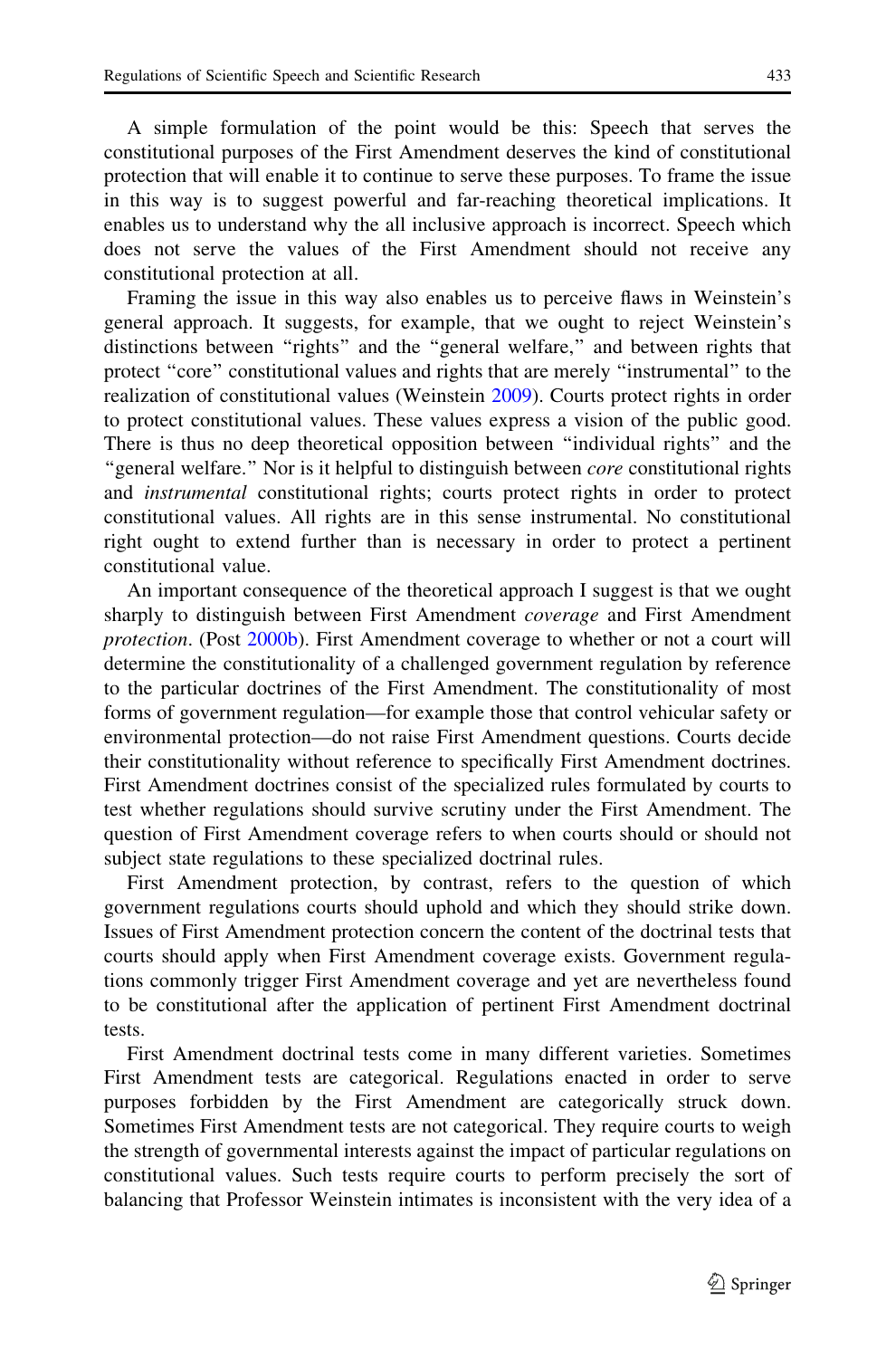''core'' First Amendment right. Yet in the United States, and indeed throughout the world, First Amendment rights are routinely protected in this way.

Applying the theoretical framework I suggest to the example analyzed by Weinstein, the first question we ought to ask is whether the application of the Digital Millennium Copyright Act to criminalize Professor Park's publication on his website of the decryption code of CSS should trigger First Amendment coverage. If First Amendment coverage is triggered, we can then proceed to the question of First Amendment protection, which asks whether the Digital Millennium Copyright Act, as applied to Professor Park, survives applicable First Amendment tests.

The central value served by the First Amendment is that of democratic selfgovernance. Most First Amendment doctrines are best analyzed as efforts to protect the forms of communication necessary for democracy (Post [2000c](#page-7-0)). Whether Professor Park's website is sufficiently connected to this value to trigger First Amendment coverage depends upon the forms of communication that we regard as necessary for the success of a democratic state.

How we answer this question depends upon our definition of democracy. I myself view democracy as a form of government in which those who are subject to law can also view themselves as the authors of law (Post [1993\)](#page-7-0). In the United States we implement this ideal by subordinating government to public opinion and by guaranteeing all who are subject to law the opportunity to participate in the formation of public opinion. The concept of ''public opinion'' is complex, but the concept emerges with the sociological development of the public sphere.

First Amendment doctrine distinguishes between speech deemed necessary for the formation of democratic public opinion, which may be called ''public discourse,'' and other forms of speech. Public discourse consists of communicative acts deemed necessary for the health and constitution of the public sphere, which is the precondition for the emergence of public opinion. Many forms of speech are not included within public discourse because we do not regard them as efforts to influence public opinion. Consider in this regard commercial speech, which is about selling goods; or the professional speech of a doctor to a patient, which is about diagnosing and treating illness; or the speech involved in contractual negotiations, which is about forming a contract.

Weinstein invites us to analyze the case of Professor Park, who has published speech to the general public on his website. The purpose of Park's publication is to inform public opinion and increase scientific knowledge. Park wishes to inform the public about how CSS does and does not work. The Supreme Court has correctly concluded that speech published to the general public through the World Wide Web in order to inform public opinion and increase public knowledge is public discourse. Such speech is constitutive of the public sphere. Constitutional analysis would be different if Professor Park were to have distributed his findings to a small set of subscribers who have paid for information about how to decrypt their DVDs.

It follows from this analysis that the attempt to suppress Professor Park's speech should trigger First Amendment coverage. Nothing in this analysis, however, turns on the fact that Park's speech is about science or that it is published by a scientist or that it constitutes the practice of science. The essential point is that Park's speech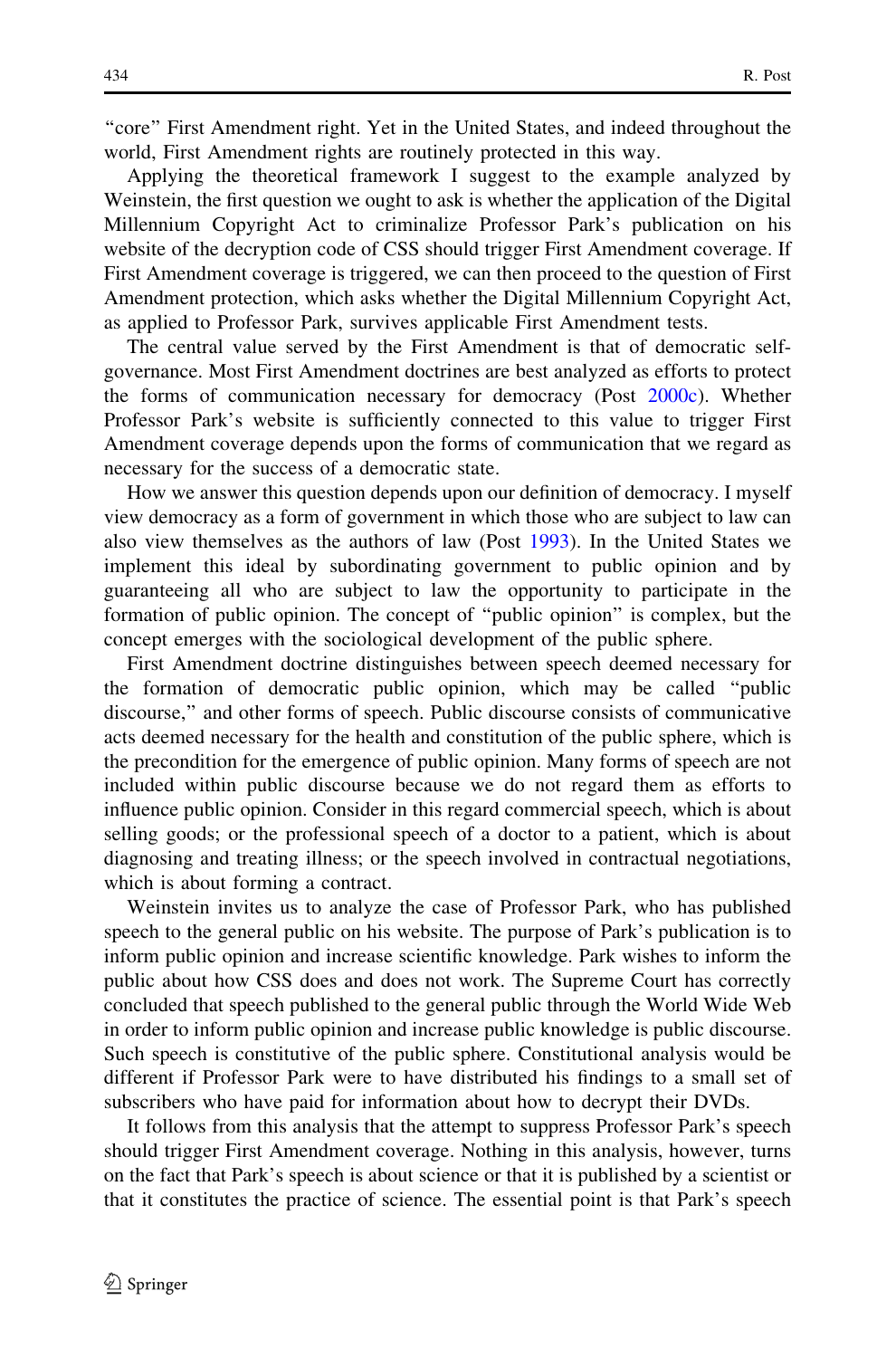constitutes an effort to alter public knowledge and opinion. This point is applicable to some but not all scientific communications.

The question whether Park's website is constitutionally *protected* from regulation can not be answered solely by examining Park's website. The resolution of this issue requires balancing the constitutional value served by Park's speech against whatever interests the state may claim to be serving by enacting the Digital Millennium Copyright Act. It may be that these interests are not very important when weighed against the damage the Act causes to the public sphere. Or it may be that the government can serve these interests in ways that do not so extensively damage the public sphere. Or it may be that Park can distribute his speech to the public sphere in ways that advance public knowledge and opinion without compromising the interests served by the Act.

Other nations that protect speech overtly thematize this contextual approach in what is called "proportionality" analysis. In the United States there are many different First Amendment tests that are more or less explicit about such balancing. As a practical matter, however, American courts regularly engage in forms of reasoning that are roughly the same as the proportionality analysis that is common in other countries. That is why a great deal more information is needed to know whether Park's speech is actually protected from the application of the Digital Millennium Copyright Act. The fact that Park might be said to be engaged in "scientific speech" is at most of marginal relevance.

## Government Restrictions on Scientific Research

Fundamental to all versions of First Amendment doctrine is the distinction between speech and conduct. Murder does not trigger First Amendment coverage, even if the murder is by a terrorist seeking to communicate a message of hostility. It is not the case that the distinction between speech and conduct depends upon properties in the world, such that all instances of ''speech'' have certain properties in common that instances of ''conduct'' do not, or visa versa. It is rather the case that those forms of behavior that serve the purposes of the First Amendment are classified as ''speech.'' Parades consist of conduct, but courts will nevertheless classify parades as ''speech'' because they serve values protected by the First Amendment. They are recognized media by which public opinion is informed and engaged.

The point of distinguishing the regulation of ''scientific speech'' from the regulation of ''scientific research'' is that research seems to involve what most would regard as conduct. Yet different forms of scientific research will possess different constitutional properties that will raise different constitutional questions. A law banning the "research" of a mathematician, for example, would seem to prohibit reading and would for that reason likely trigger First Amendment coverage. A law banning the use of anthrax bacteria, by contrast, would likely not trigger First Amendment coverage, even though it may shut down the research of particular scientists. ''Scientific research,'' in other words, is not a single, coherent constitutional category. It embraces many different phenomena that are differently connected to First Amendment values.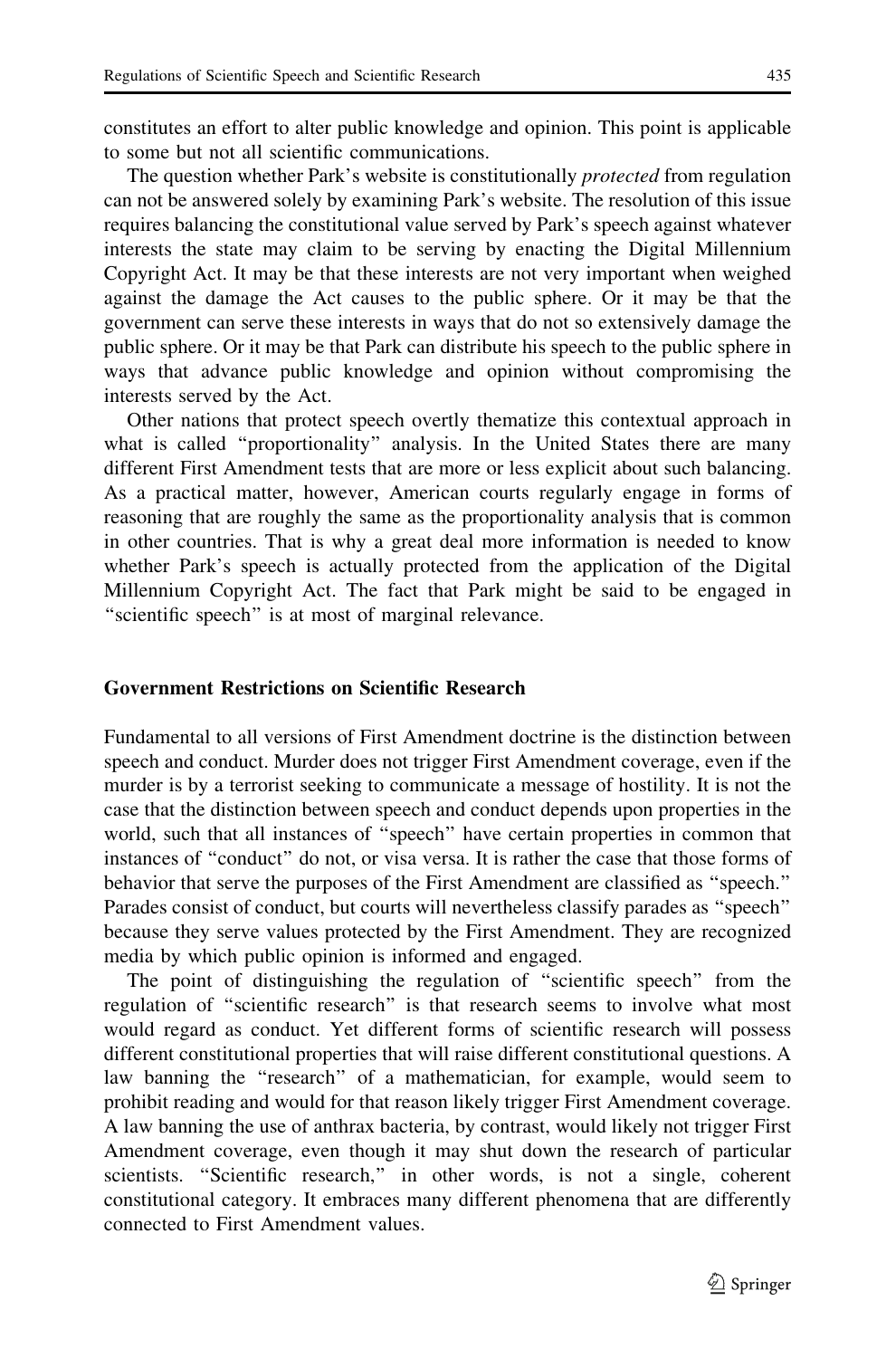A further complexity arises because First Amendment coverage can be independently triggered by the reasons for governmental regulations. Regulations adopted for improper reasons will trigger First Amendment coverage even if they do not apply to what might be classified as ''speech.'' (Post [1995\)](#page-7-0) First Amendment coverage will be triggered if the state prohibits research on animal populations in order to ensure that citizens will continue to believe in intelligent design. This is true even if the state might otherwise regulate such animal research for proper reasons, like animal safety, without triggering First Amendment coverage.

There are virtually endless permutations. That is why it is not useful to ask in the abstract whether there are constitutional constraints on government regulation of scientific research. Constitutional analysis will depend upon a great many diverse factors, none of which is particularly dependent upon whether the state is seeking to regulate science or a scientist. I suggest that in general there are three questions that are likely to prove useful in determining the constitutional dimensions of particular regulations:

1. What does the Proposed Regulation Seek to Constrain? The research of some social scientists consists entirely of interviewing persons. If the state were to enact a statute imposing criminal penalties whenever one person seeks to ascertain the race of another, the statute may effectively prohibit the research of a social scientist interested in correlating race to various social attitudes. Such a statute would likely trigger First Amendment scrutiny. This is not because the statute suppresses research, but because it prevents forms of communication that would otherwise merit First Amendment coverage. The constitutional question that would be presented by such a statute is whether private conversations about public matters are a constitutionally necessary component of the processes by which public opinion is formed.

A statute prohibiting the ascertainment of another's race should be contrasted to a regulation that prohibits possession of the smallpox virus. The latter regulation might effectively prohibit the research of a biologist who has spent a lifetime studying the virus. Yet it is highly unlikely that the statute would trigger First Amendment coverage, because the possession of the smallpox virus would not be considered constitutionally essential to the process of public opinion formation.

It might be tempting to ague that even though a prohibition on the possession of the smallpox virus might not trigger constitutional coverage *on its face*, it ought nevertheless to trigger First Amendment coverage *as applied* to a biologist who wishes to conduct research. The biologist who studies smallpox might argue that because his ''research'' carries independent constitutional value, the state cannot apply the regulation to his research without withstanding constitutional scrutiny. In effect, the biologist argues that even though a general prohibition of conduct might not trigger First Amendment coverage, its application to particular forms of behavior might perhaps trigger First Amendment coverage if there is a sufficiently important impact on relevant constitutional values.

This is a difficult question. As a general matter, the biologist's argument fails. A graffiti artist who mutilates public property with anti-government slogans cannot claim First Amendment coverage when general rules against the defacement of public property are applied to him. Neither can the terrorist claim First Amendment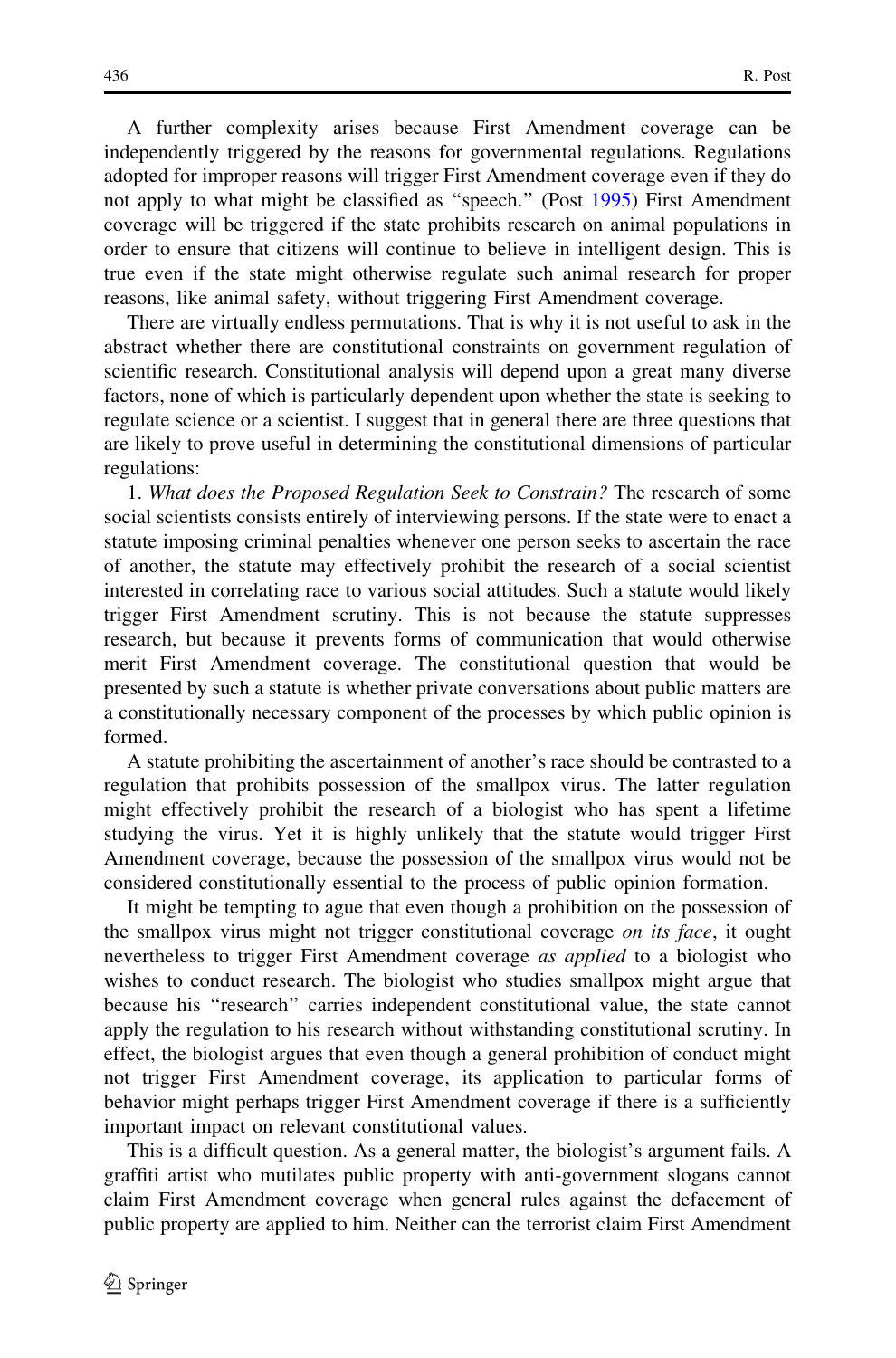coverage for his destruction of the World Trade Center on the ground that he has caused explosions that were successfully designed to influence public opinion.

Sometimes, however, First Amendment coverage is triggered when general prohibitions of conduct affect what are the called ''media for the dissemination of ideas.'' A general law banning the production of newsprint in order to conserve trees would trigger First Amendment coverage, because such a law would have a significant impact on the distribution of newspapers. Media for the communication of ideas, like newspapers, are generally understood to be constitutive of the public sphere and hence to merit constitutional protection. Because the public sphere is constituted by textual forms of communication, media for the communication of ideas are always communicative in nature. Scientific research is not communicative in this way and so would be unlikely to be constitutionally categorized as a medium for the communication of ideas.

2. What is the Purpose of the Proposed Regulation? A statute that applies only to conduct that does not trigger First Amendment coverage might nevertheless provoke constitutional scrutiny if sufficient suspicion arises that it has been enacted for a purpose that is not constitutionally proper. Often suspicion arises because a statute does not take the form of a general prohibition.

This difference was important to the United States Supreme Court when it considered the constitutionality of statutes that punish burning American flags (Texas v. Johnson [1989\)](#page-7-0). Arson statutes that prohibit burning material in the streets do not trigger First Amendment coverage. A person burning rubbish in the street can be prosecuted under a general arson statute without triggering First Amendment scrutiny. So also can a person burning an American flag in the street be prosecuted under a general arson statute without triggering First Amendment scrutiny. This is the same principle as that we discussed in the case of the graffiti artist who may not raise a First Amendment defense to prosecution under a general law prohibiting the defacement of public property.

But many states enacted statutes that did not prohibit arson, but instead proscribed the burning of American flags. They prohibited flag burning in order to uphold the symbolic significance of American flags. The court concluded that this purpose was constitutionally improper. A person burning an American flag may thus be constitutionally immune from prosecution under a flag burning statute but not under a general arson statute.

Analogous considerations apply to scientific research. It is one thing for a state to enact a law that generally prohibits possession of the smallpox virus. It is quite another for a state to enact a law that prohibits *research* on the smallpox virus. The latter immediately raises the question of why the state has chosen to prohibit only research. Is it because the state wishes to inhibit the growth of knowledge? Such a purpose would be improper and therefore trigger First Amendment coverage. How a statute is framed is often a powerful clue about why it has been enacted. Statutes that single out and prohibit research as such may arouse strong suspicions of improper purpose.

3. What is the Source of the Proposed Regulation? State laws are paradigmatically imposed by statutes that apply to all persons within a jurisdiction. Sometimes, however, a state acts through particular institutions in ways that affect only certain